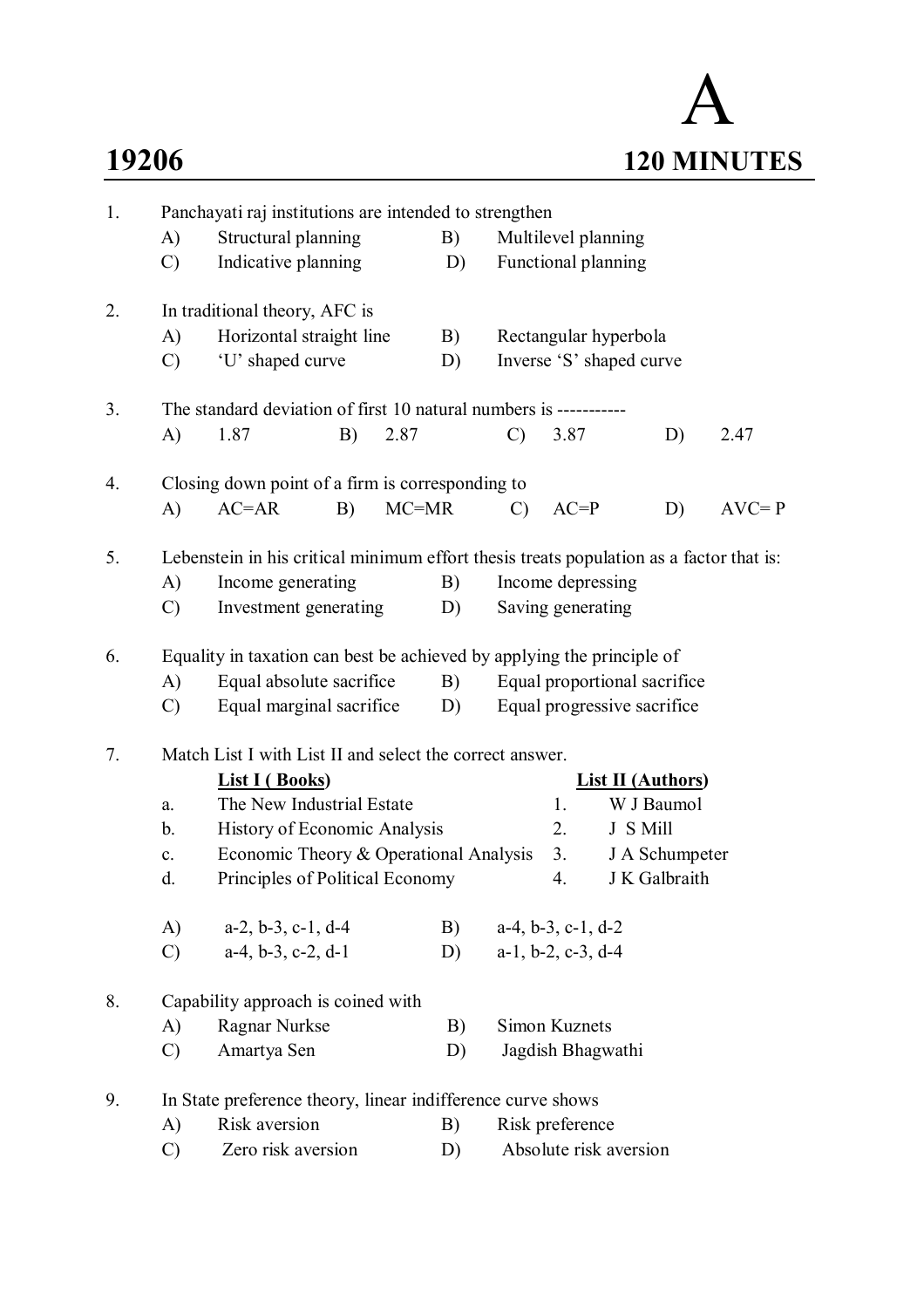| 10. |                                                                                       |                                                                                 |    |        |                |                             | In which of the following areas that Chamberlin has made unique contributions |    |               |  |
|-----|---------------------------------------------------------------------------------------|---------------------------------------------------------------------------------|----|--------|----------------|-----------------------------|-------------------------------------------------------------------------------|----|---------------|--|
|     | A)                                                                                    | Sunk cost                                                                       |    |        | B)             | Selling cost                |                                                                               |    |               |  |
|     | $\mathcal{C}$                                                                         | Advertising cost                                                                |    |        | D)             | Social cost                 |                                                                               |    |               |  |
| 11. | Profit of the govt. resulting from printing /minting of money is known as             |                                                                                 |    |        |                |                             |                                                                               |    |               |  |
|     | A)                                                                                    | Mint charge                                                                     |    |        | B)             |                             | Fiduciary rate                                                                |    |               |  |
|     | $\mathcal{C}$                                                                         | Monopoly gain                                                                   |    |        | D)             | Seigniorage                 |                                                                               |    |               |  |
| 12. |                                                                                       | The rural population in India as per 2011 census is ------ crores.              |    |        |                |                             |                                                                               |    |               |  |
|     | A)                                                                                    | 83.37                                                                           | B) | 82.37  |                | $\mathcal{C}$               | 81.27                                                                         | D) | None of these |  |
| 13. |                                                                                       | The term 'Classical Economists' was first used in Economics by                  |    |        |                |                             |                                                                               |    |               |  |
|     | A)                                                                                    | Karl Marx                                                                       | B) |        | Adam Smith C)  |                             | Ricardo                                                                       | D) | Malthus       |  |
| 14. |                                                                                       | Keynes Consumption function is                                                  |    |        |                |                             |                                                                               |    |               |  |
|     | A)                                                                                    | Linear & proportional                                                           |    |        | B)             |                             | Non linear $\&$ non proportional                                              |    |               |  |
|     |                                                                                       | Linear $&$ non proportional<br>Non linear & proportional<br>D)<br>$\mathcal{C}$ |    |        |                |                             |                                                                               |    |               |  |
| 15. | Augmented Phillips curve is associated with                                           |                                                                                 |    |        |                |                             |                                                                               |    |               |  |
|     | $\mathbf{A}$                                                                          | Hicks                                                                           | B) | Hansen |                | $\mathcal{C}$               | Friedman                                                                      | D) | Robinson      |  |
| 16. | RBI adopted CPI as new measure of inflation on the basis of recommendations of -----  |                                                                                 |    |        |                |                             |                                                                               |    |               |  |
|     | Committee.                                                                            |                                                                                 |    |        |                |                             |                                                                               |    |               |  |
|     | A)                                                                                    | Y . V Reddy                                                                     |    |        | B)             |                             | C Rangarajan                                                                  |    |               |  |
|     | $\mathcal{C}$                                                                         | Urjit R.Patel                                                                   |    |        | D)             |                             | Raghuram Rajan                                                                |    |               |  |
| 17. | "Individual rationality leads to collective irrationality" is best explained by       |                                                                                 |    |        |                |                             |                                                                               |    |               |  |
|     | A)                                                                                    | Tragedy of the commons                                                          |    |        | B)             | First law of thermodynamics |                                                                               |    |               |  |
|     | $\mathcal{C}$                                                                         | Pigouvian law D) Coase theorem                                                  |    |        |                |                             |                                                                               |    |               |  |
| 18. | Money that is not intrinsically useful and is valued only because it is used as money |                                                                                 |    |        |                |                             |                                                                               |    |               |  |
|     | A)                                                                                    | Call money                                                                      | B) |        | Paper money C) |                             | Token money                                                                   | D) | Fiat money    |  |
| 19. | Which of the following is a green house gas?                                          |                                                                                 |    |        |                |                             |                                                                               |    |               |  |
|     | A)                                                                                    | Carbon dioxide                                                                  |    |        | B)             |                             | Water vapour                                                                  |    |               |  |
|     | $\mathcal{C}$                                                                         | Ozone                                                                           |    |        | D)             |                             | All of the above                                                              |    |               |  |
| 20. | Stagflation refers to a situation which is characterized by                           |                                                                                 |    |        |                |                             |                                                                               |    |               |  |
|     | A)                                                                                    | Deflation $&$ rising unemployment                                               |    |        |                |                             |                                                                               |    |               |  |
|     | Inflation & rising unemployment<br>B)                                                 |                                                                                 |    |        |                |                             |                                                                               |    |               |  |
|     | $\mathcal{C}$                                                                         | Deflation & rising employment                                                   |    |        |                |                             |                                                                               |    |               |  |
|     | D)                                                                                    | Inflation & rising employment                                                   |    |        |                |                             |                                                                               |    |               |  |
| 21. |                                                                                       |                                                                                 |    |        |                |                             | What is HDI value of India in Human Development Index 2017?                   |    |               |  |
|     | A)                                                                                    | 0.614                                                                           | B) | 0.640  |                | $\mathcal{C}$               | 0.641                                                                         | D) | 0.604         |  |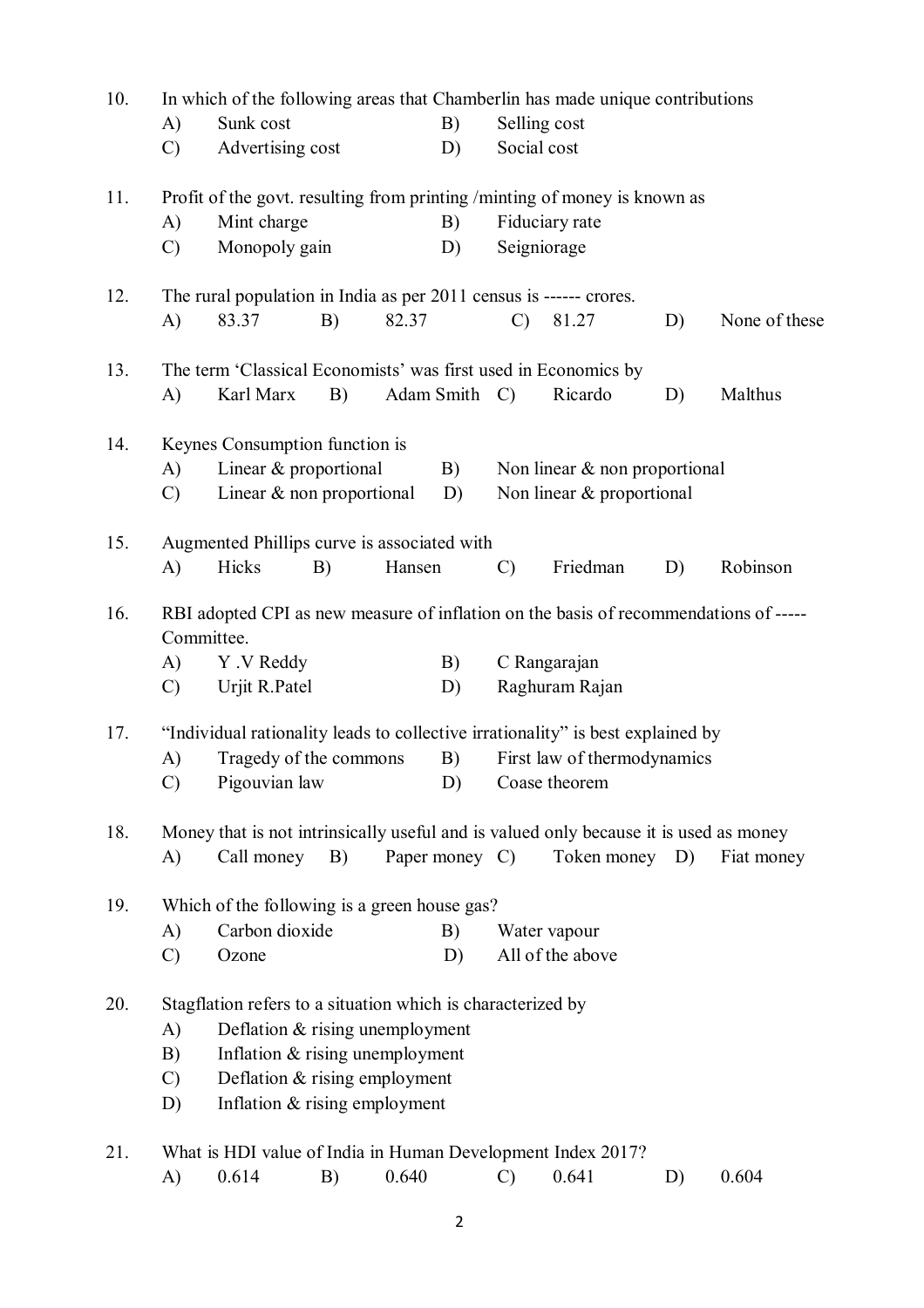- 22. 2018's Nobel prize has been given jointly to William Nordhaus and Paul Romer for----.
	- A) Contribution to behavioral economics
	- B) Contribution to contract theory
	- C) Analysis of market power and regulation
	- D) Climatic change and technological innovation in long term economic theory
- 23. 'Subprime lending' is a term applied to the loans made to ------.
	- A) Those borrowers who do not have a good credit history
	- B) Those borrowers who do not have a good debit history
	- C) Those borrowers who have a good credit history
	- D) Those borrowers who have a good debit history
- 24. According to life cycle hypothesis, consumption depends on:
	- A) Transitory income B) Wealth and investment
	- C) Income and saving D) Income and wealth
- 25. Which is the assumption of classical linear regression model?
	- A) May or may not be linear in the parameters
	- B) May or may not be linear in the variables
	- C) Linear in the parameters
	- D) Linear in both the parameters and variables
- 26. Gini index's over sensitivity to change in the middle of the distribution and insensitivity to changes at the top and bottom are addressed by:
	- A) Kuznets ratio B) Lorenz ratio
	- C) Palma ratio D) All the above
- 27. Who authored 'Economic Development with Unlimited Supplies of Labour'?
	- A) Joan Robinson B) Arthur Lewis
	- C) Solow D) Gustav Ranis
- 28. Kaldor's stylized facts do not include:
	- A) The growth rate of output and capital input is constant over time
	- B) The growth rate of capital stock is constant but less than labor
	- C) The capital output ratio is constant
	- D) The profit rate is constant
- 29. The proportion of child population (0-14) and working age group (15-59) in Kerala as per 2011 census is:
	- A) 23 % and 64 % respectively B) 26 % and 60 % respectively
	- C) 30 % and 51 % respectively D) 31% and 54 % respectively
- 30. The Verdoorn's Law shows:
	- A) Negative relationship between growth of population and growth of income
	- B) Positive relationship between the growth of output and the growth of productivity
	- C) Positive relationship between the growth of saving and growth of employment
	- D) Positive relationship between growth of income and growth of imports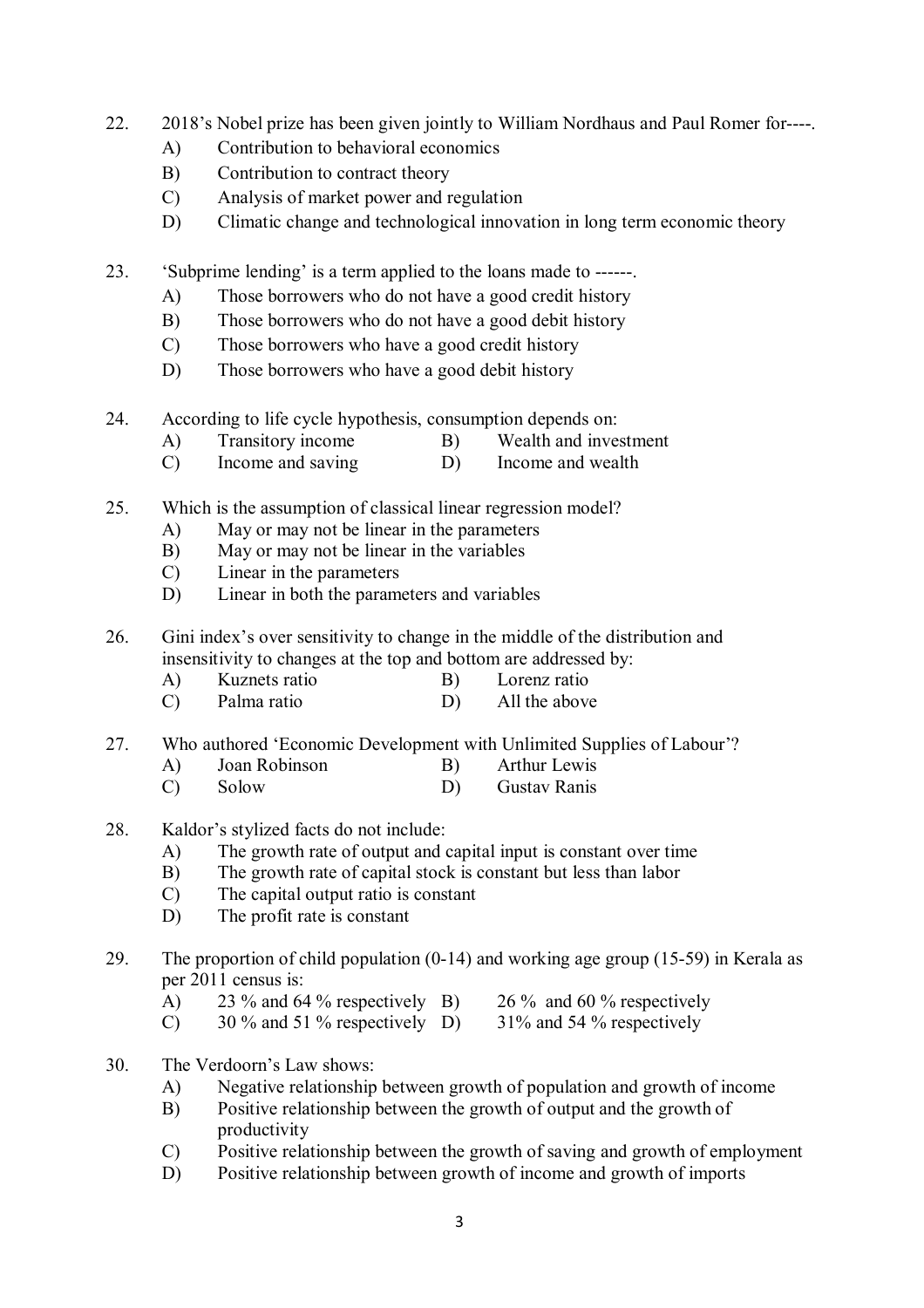| 31. | The ratio of total physical quantities of imports to the total physical quantities of<br>exports of a given country is called: |                                                                                                                                                                                           |    |            |                                     |                      |                                                    |    |            |  |  |
|-----|--------------------------------------------------------------------------------------------------------------------------------|-------------------------------------------------------------------------------------------------------------------------------------------------------------------------------------------|----|------------|-------------------------------------|----------------------|----------------------------------------------------|----|------------|--|--|
|     | A)                                                                                                                             | Commodity terms of trade                                                                                                                                                                  |    |            | B)<br>Income terms of trade         |                      |                                                    |    |            |  |  |
|     | $\mathcal{C}$                                                                                                                  | Gross barter terms of trade<br>D)<br>Double factoral terms of trade                                                                                                                       |    |            |                                     |                      |                                                    |    |            |  |  |
| 32. | Keynes' theory of involuntary unemployment is based on:<br>Deficiency of aggregate demand<br>I.                                |                                                                                                                                                                                           |    |            |                                     |                      |                                                    |    |            |  |  |
|     | П.<br>III.                                                                                                                     | Price flexibility<br>Money wage rigidity                                                                                                                                                  |    |            |                                     |                      |                                                    |    |            |  |  |
|     | A)<br>$\mathcal{C}$                                                                                                            | I and II are correct<br>II and III are correct                                                                                                                                            |    |            | B)<br>D)                            |                      | I and III are correct<br>I, II and III are correct |    |            |  |  |
| 33. |                                                                                                                                | Determine the equilibrium level of national income if the consumption function of an<br>economy is $40 + 0.8$ Y, and planned level of investment is 75 crores:                            |    |            |                                     |                      |                                                    |    |            |  |  |
|     | A)                                                                                                                             | 100 cores                                                                                                                                                                                 | B) | 115 crores |                                     | $\mathcal{C}$        | 500 crores                                         | D) | 575 crores |  |  |
| 34. |                                                                                                                                | Calculate the intra-industry trade index if a country's exports and imports are worth<br>1000 and 750 crores respectively.                                                                |    |            |                                     |                      |                                                    |    |            |  |  |
|     | A)                                                                                                                             | 1.33                                                                                                                                                                                      | B) | 1.0        |                                     | $\mathcal{C}$        | 0.75                                               | D) | 0.86       |  |  |
| 35. | When the Cournot solution is stable:<br>Each firm supplies 1/3 of the market, at a common price which is lower than<br>A)      |                                                                                                                                                                                           |    |            |                                     |                      |                                                    |    |            |  |  |
|     | B)                                                                                                                             | the monopoly price but above the pure competitive price<br>Each firm supplies 1/3 of the market, at a common price which is lower than                                                    |    |            |                                     |                      |                                                    |    |            |  |  |
|     | $\mathcal{C}$                                                                                                                  | the pure competitive price but above the monopoly price<br>Each firm supplies 1/3 of the market, at a common price which is equal to the<br>pure competitive price and the monopoly price |    |            |                                     |                      |                                                    |    |            |  |  |
|     | D)                                                                                                                             | Each firm supplies $\frac{1}{2}$ of the market, at a common price which is equal to the<br>pure competitive price and the monopoly price                                                  |    |            |                                     |                      |                                                    |    |            |  |  |
| 36. | Match List I with List II<br>List II<br>List I                                                                                 |                                                                                                                                                                                           |    |            |                                     |                      |                                                    |    |            |  |  |
|     | a)                                                                                                                             | $12^{\text{th}}$ Finance Commission                                                                                                                                                       |    |            | Y V Reddy<br>1)                     |                      |                                                    |    |            |  |  |
|     | b)                                                                                                                             | 13 <sup>th</sup> Finance Commission                                                                                                                                                       |    |            | C Rangarajan<br>2)                  |                      |                                                    |    |            |  |  |
|     | c)                                                                                                                             | 14 <sup>th</sup> Finance Commission                                                                                                                                                       |    |            | 3)                                  | N K Singh            |                                                    |    |            |  |  |
|     | d)                                                                                                                             | 15 <sup>th</sup> Finance Commission                                                                                                                                                       |    |            | Vijay Kelkar<br>4)                  |                      |                                                    |    |            |  |  |
|     | A)                                                                                                                             | $a-2$ , $b-1$ , $c-4$ , $d-3$                                                                                                                                                             |    |            | $a-2$ , $b-4$ , $c-1$ , $d-3$<br>B) |                      |                                                    |    |            |  |  |
|     | $\mathcal{C}$                                                                                                                  | $a-4$ , $b-1$ , $c-2$ , $d-3$                                                                                                                                                             |    |            | D)                                  |                      | $a-2, b-3, c-1, d-4$                               |    |            |  |  |
| 37. | According to Golden Rule of Accumulation, in a golden age the per capita<br>consumption is maximized when:                     |                                                                                                                                                                                           |    |            |                                     |                      |                                                    |    |            |  |  |
|     | A)                                                                                                                             | Saving rate                                                                                                                                                                               |    |            | profit rate                         |                      |                                                    |    |            |  |  |
|     | B)                                                                                                                             | Saving rate                                                                                                                                                                               |    | $=$        |                                     | investment rate      |                                                    |    |            |  |  |
|     | $\mathcal{C}$                                                                                                                  | Profit rate                                                                                                                                                                               |    | $=$        |                                     | capital output ratio |                                                    |    |            |  |  |

 $D)$  Population growth rate = income growth rate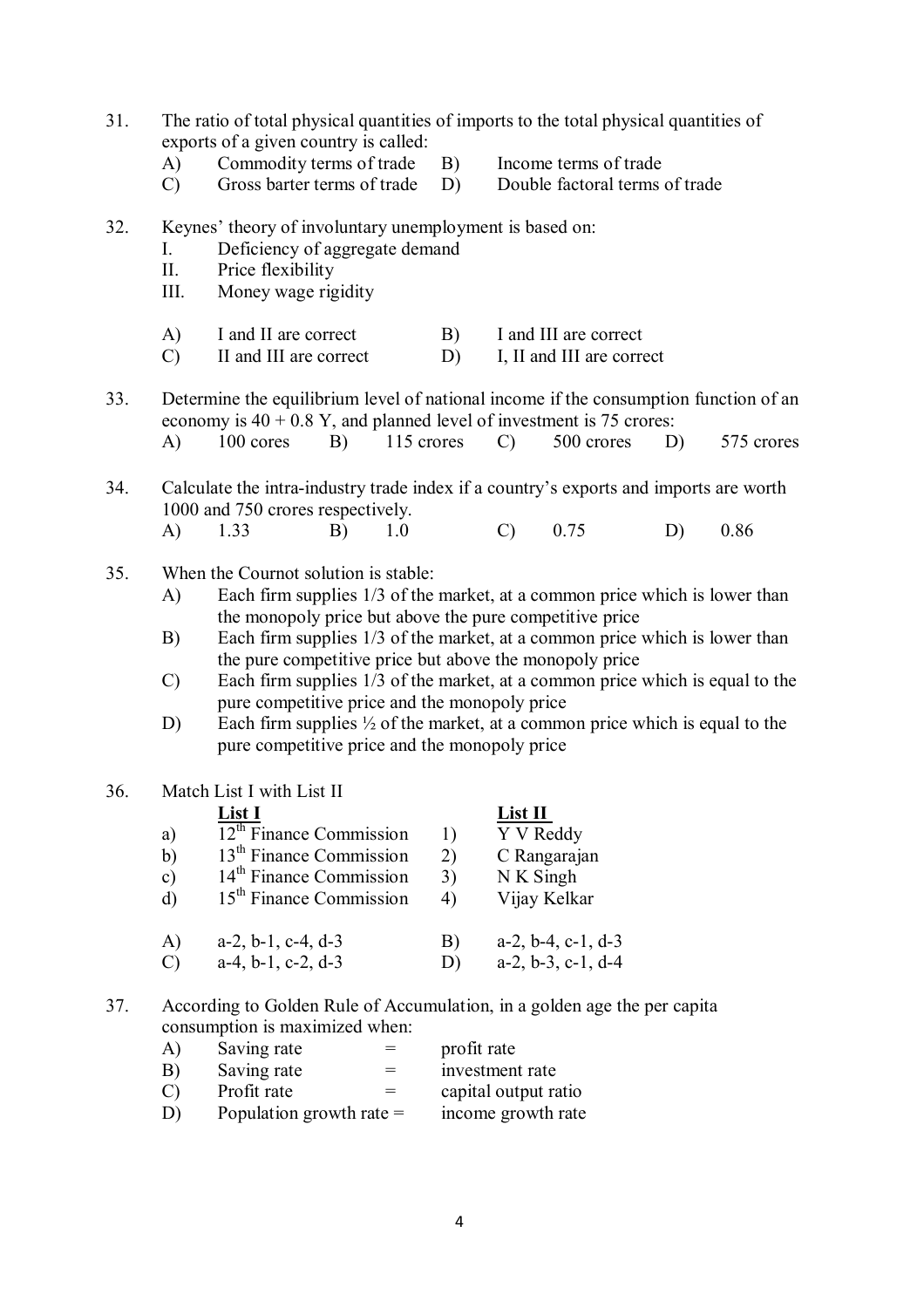- 38. According to Hicks, the technical progress is capital saving if it:
	- A) Raises the marginal product of labour in greater proportion than the marginal product of capital
	- B) Raises the marginal product of capital in greater proportion than the marginal product of labour
	- C) Raises the capital output ratio
	- D) None of the above
- 39. Arrange the following countries in the correct descending order of their HDI rank as per 2018 figures:
	- i. Pakistan ii. India iii. Sri Lanka iv. Bhutan
	- A) Bhutan Sri Lanka India Pakistan
	- B) Sri Lanka India Bhutan Pakistan
	- C) India Sri Lanka Bhutan Pakistan
	- D) Bhutan Pakistan India Sri Lanka
- 40. If the tariff imposing country raises its level of income and employment at the expense of the exporting country, it is a/an:
	- A) Import substitution effect
	- B) Beggar thy neighbour policy
	- C) Dead weight loss of the tariff
	- D) Optimum tariff
- 41. Peacock and Wiseman's 'displacement effect' is cited as an explanation of:
	- A) Increase in consumer saving
	- B) Increase in consumer spending
	- C) Increase in government spending
	- D) Increase in bank credit
- 42. Which among the following canons of taxation is NOT propounded by Adam Smith?
	- A) Canon of elasticity B) Canon of equity
	- C) Canon of economy D) Canon of certainty
- 43. Identify the tax included in the union list:
	- A) Capitation tax B) Corporation tax
	- C) Tax on agricultural income D) Tax on mineral rights

# 44. Which among the following factors is/are the determinant/s of comparative advantage?

- A) Factor endowments B) Technology
- C) Tastes D) All the above
- 45. According to the average cost principle:

| A) $P = AFC + GPM$ | $P = AVC + GPM$ |  |
|--------------------|-----------------|--|
|                    |                 |  |

C)  $P = AVC + AFC + GPM$  D)  $P = AVC + NPM$ 

46. The behavioral theory of the firm which focuses on the decision making process of the large multiproduct firm under uncertainty in an imperfect market is developed by:

- A) Williamson B) Marris
- C) Cyert and March D) H A Simon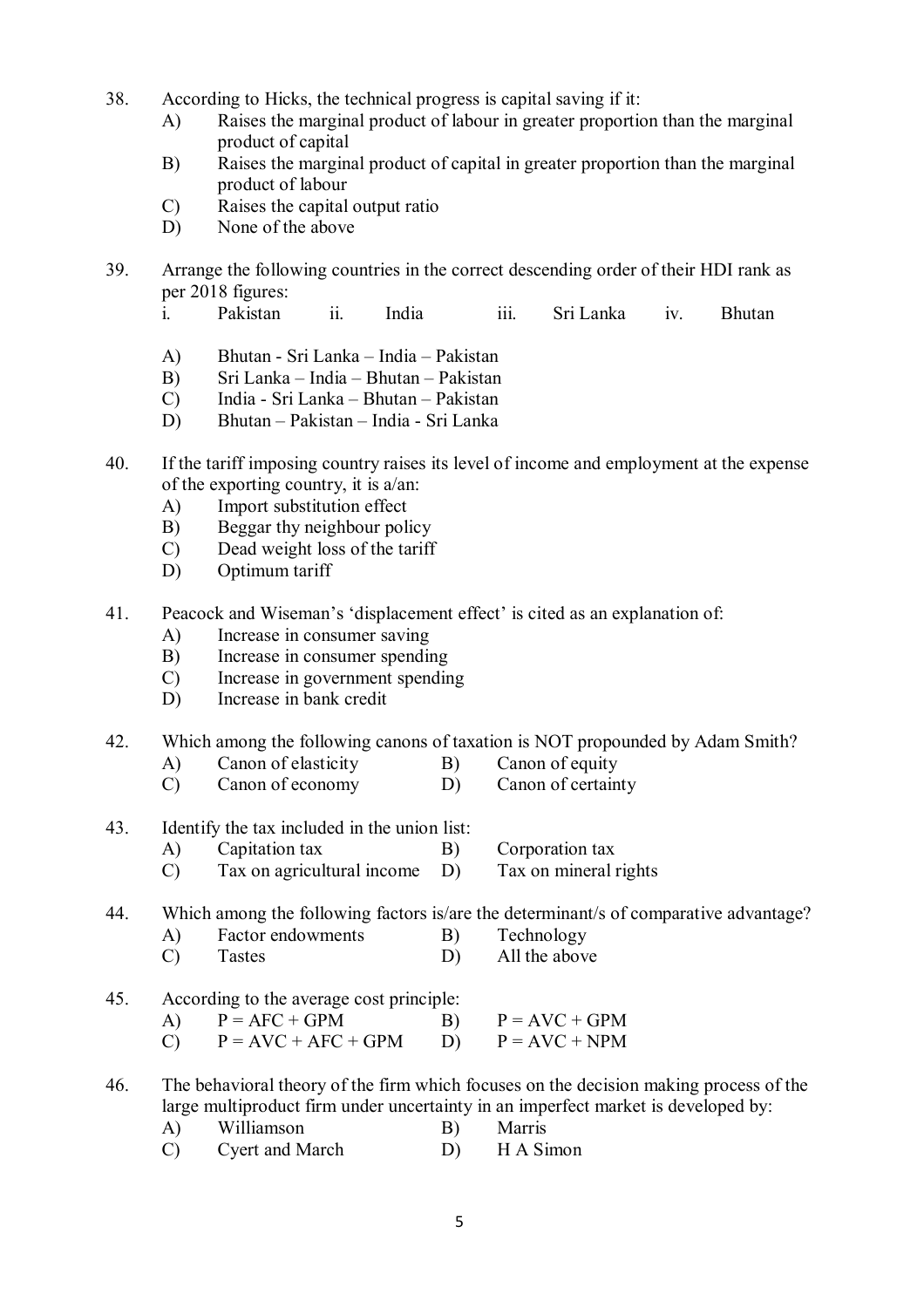- 47. Offer curve is also known as:
	- A) Reciprocal demand curve
	- B) Production possibility curve
	- C) Community indifference curve
	- D) None of the above

48. Consider the following statements related to basing point price system:

- I. The basing point price system is an extension of Hotelling model of non collusive pricing by duopolists located in different places
- II. The basing point pricing has been adopted by oligopolists producing heterogenous products
- III. The basing point price system is sometimes called the Pittsburgh plus pricing system
- A) I alone is correct B) II alone is correct
- C) I and III are correct D) I, II and III are correct
- 49. MEC curve in general:
	- A) Vertical straight-line B) Slopes downward<br>
	C) Slopes upward D) U shaped
	- $Slopes upward$   $D)$
- 50. According to CES production function, the value of distributive parameter  $(\alpha)$  lies between: A)  $0 \le \alpha \le 1$  B)  $0 \le \alpha < 1$  C)  $0 \ge \alpha < 1$  D)  $1 < \alpha < \infty$
- 51. By imposing a lump-sum tax, the government can:
	- A) Reduce the monopolist's profit by reducing commodity price
	- B) Increase monopolist's profits by increasing the monopolist's price or output
	- C) Reduce or eliminate the monopolist's profits without affecting either the commodity price or output
	- D) Cannot influence monopolist's profits
- 52. Identify the production process given by Brahmananda:
	- A) Wage goods  $\rightarrow$  disposable income  $\rightarrow$  labor employment  $\rightarrow$  wage goods
	- B) Wage goods  $\rightarrow$  GDP  $\rightarrow$  foreign trade  $\rightarrow$  wage goods
	- C) Wage goods  $\rightarrow$  labor employment  $\rightarrow$  capital  $\rightarrow$  wage goods
	- D) Wage goods  $\rightarrow$  saving  $\rightarrow$  investment  $\rightarrow$  wage goods
- 53. Consider the following statements related to KIIFB:
	- I. KIIFB stands for Kerala Infrastructure and Industrial Fund Board
	- II. KIIFB is a statutory body constituted by the 'Kerala Infrastructure Investment Fund Act, 1999
	- III. KIIFB decided to raise Rs 5,000 crore from Masala Bonds to fund large and critical infrastructure projects in the state
	- A) I and II are correct B) I and III are correct
	- C) II and III are correct D) I, II and III are correct
- 54. During 2016-17, the contribution from the primary sector to the GSVA of Kerala at constant prices was:
	- A) 10.7 percent B) 11.27 percent C) 12.37 percent D) 13.36 percent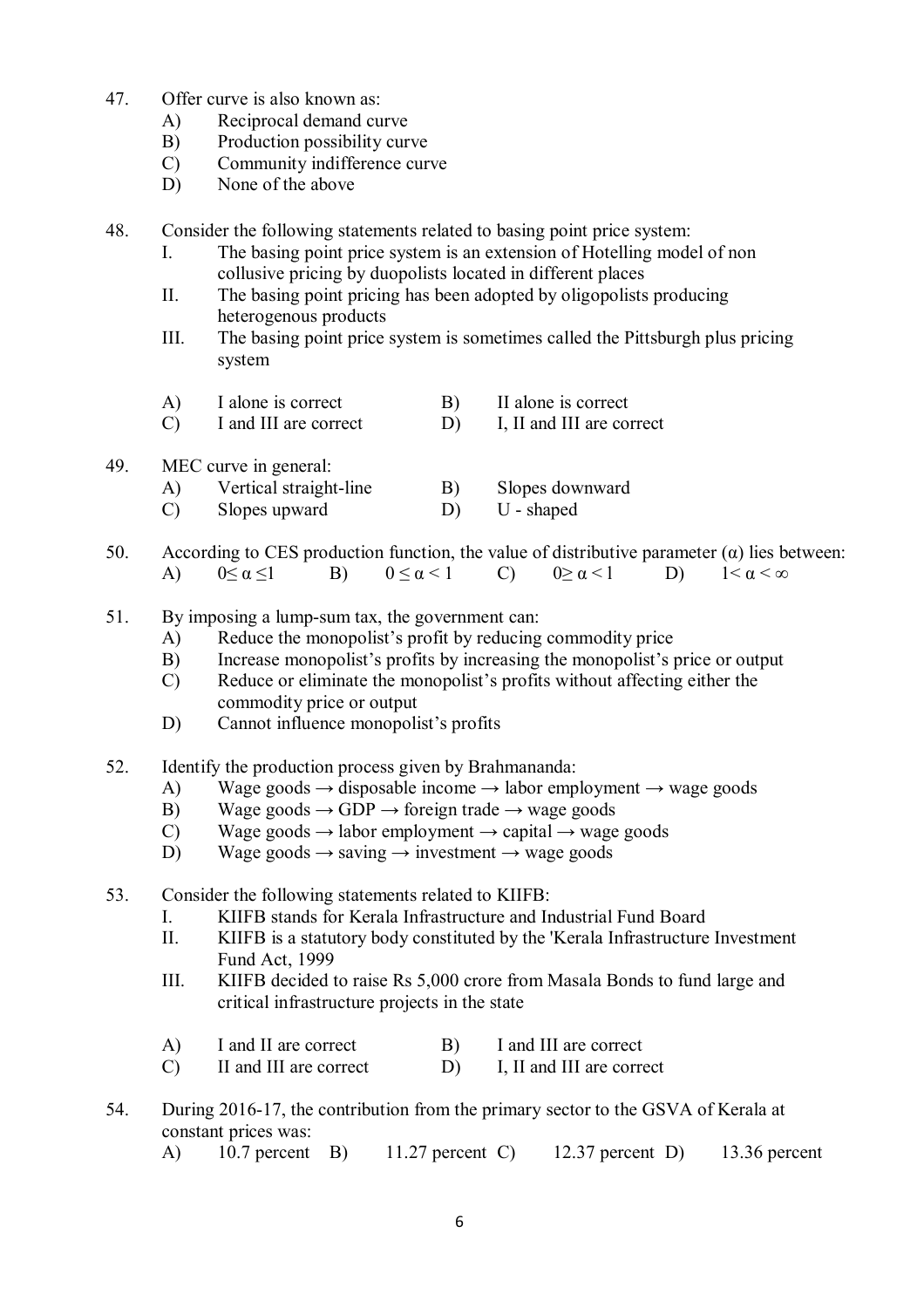- 55. A critical minimum effort would lead to:
	- A) Expansion of the secondary and tertiary sectors
	- B) Expansion of growth agents
	- C) Creation of an environment that stimulate socio economic mobility
	- D) All the above
- 56. Match List I with List II

# **List I List II**

- a) Pre condition to take off  $\qquad$  1) Stage of self sustaining economic growth b) Take off 2) Period of consumers sovereignty c) Drive to maturity 3) Rate of saving and investment below 5 % d) Stage of high mass consumption 4) Investment rises to 20 % of GDP
- A) a-3, b-4, c-2, d-1 B) a-3, b-1, c-4, d-2 C) a-1, b-2, c-3, d-4 D) a-2, b-3, c-1, d-4
- 57. The sequence of development via excess capacity of SOC is having the following feature/s:
	- A) It is self propelling B) It is a permissive sequence<br>
	C) Both A and B D) None of the above
	- C) Both A and B D) None of the above

# 58. The Gini coefficient:

- A) Ranges between 0 to 1
- B) Is a single number aimed at measuring the degree of inequality in a distribution
- C) Can be shown as the ratio of the area that lies between the line of equality and the Lorenz curve
- D) All the above

# 59. Arrange the following in the ascending order based on the degree of economic integration:

| Free trade area    | II. Customs union             |
|--------------------|-------------------------------|
| III. Common market | IV. Preferential trading area |

- A)  $IV-I-II-III$  B)  $I-II-III-IV$ C)  $IV - III - I - II$  D)  $I - IV - III - II$
- 60. As per Human Development Index (HDI), mean years of schooling means:
	- A) Years that a person aged 25 or older has spent in formal education B) Years that a person aged 18 or older has spent in formal education
	- Years that a person aged 18 or older has spent in formal education
	- C) Years of schooling for children under 15 years of age
	- D) Years of schooling for children under 18 years of age
- 61. Which among the following is NOT an assumption of Domar's model of economic growth?
	- A) There is an initial full employment level of income
	- B) The marginal propensity to save is greater than average propensity to save
	- C) The economic system is closed
	- D) The propensity to save and capital coefficient are considered to be constant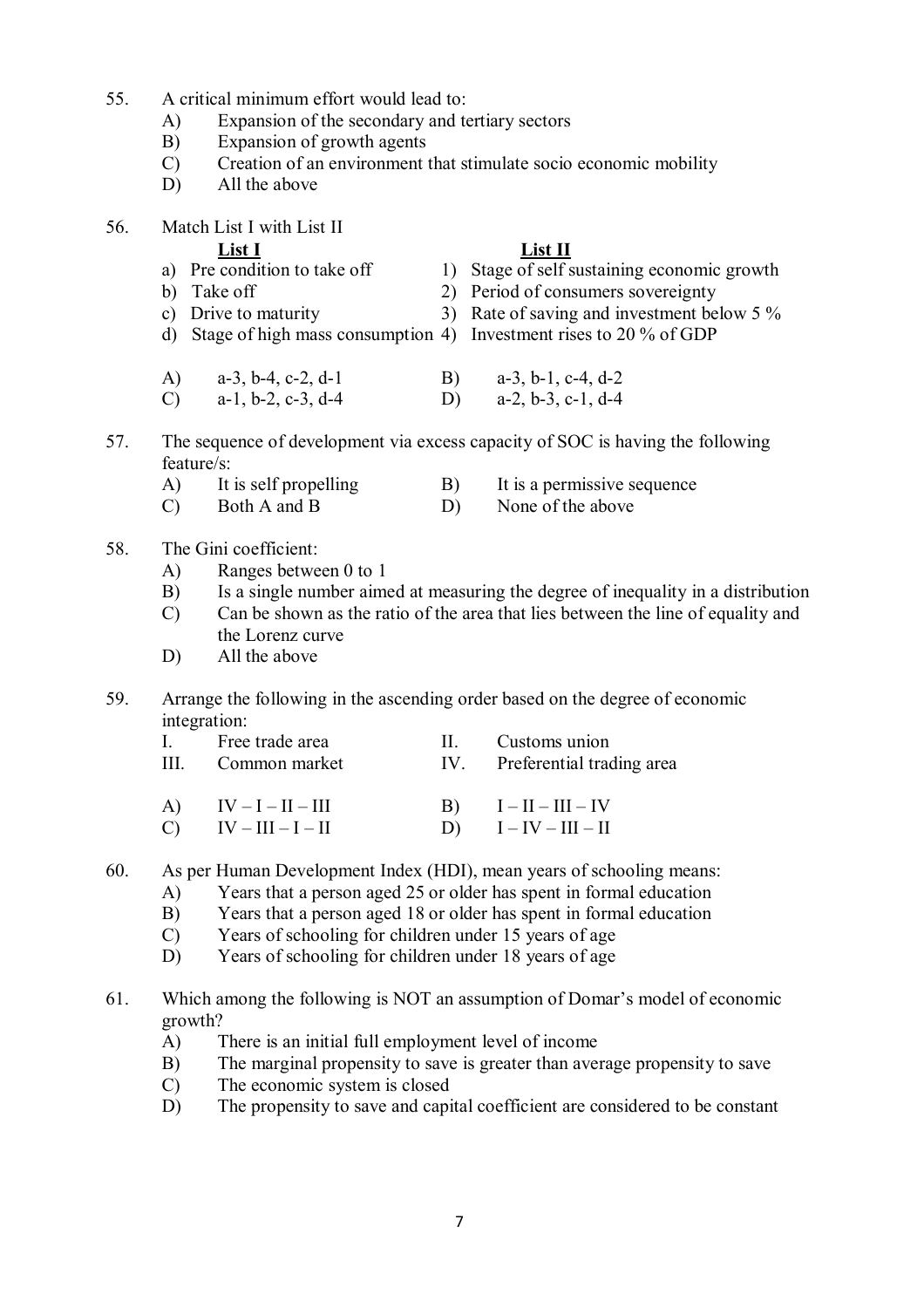- 62. The business sector's desired stock of capital  $(k^*)$  depends on:
	- A) Marginal propensity to consume
	- B) Expected output and marginal propensity to consume
	- C) Expected output and user cost of capital
	- D) User cost of capital and marginal propensity to save
- 63. Identify the correct statement relating to Tobin's q ratio:
	- A) It is the ratio of the market value of corporate financial assets to the replacement cost of corporate real assets
	- B) Firms add to their capital stock when  $q > 0$
	- C) The market value of a firm's securities is directly linked to the nominal wage rate
	- D) All the above
- 64. ------ refers to the desire to possess a unique commodity having a prestige value:
	- A) Bandwagon effect B) Snob effect
	- C) Veblen effect D) Demonstration effect
- 65. Match List I with List II

|               | List I                        |    | List II                       |
|---------------|-------------------------------|----|-------------------------------|
| a)            | Social dualism                |    | H Myint                       |
| b)            | Financial dualism             | 2) | Greetz                        |
| $\mathbf{c})$ | Ecological dualism            | 3) | H W Singer                    |
| $\rm d$       | Enclave dualism               | 4) | J H Boeke                     |
| A)            | $a-4$ , $b-1$ , $c-3$ , $d-2$ | B) | $a-4, b-3, c-2, d-1$          |
|               | $a-4$ , $b-1$ , $c-2$ , $d-3$ | D) | $a-1$ , $b-4$ , $c-3$ , $d-2$ |

66. The point at which the firm covers its variable cost is called:

- A) Equilibrium point B) Breakeven point
- C) Bliss point D) Shut down point
- 67. In the Mundell- Fleming model:
	- A) A devaluation shifts LM curve to the right, expands net exports and raises aggregate income
	- B) A devaluation shifts LM curve to the right, reduces net exports and lowers aggregate income
	- C) A devaluation shifts LM curve to the left, reduces net exports and lowers aggregate income
	- D) A devaluation keeps LM curve unchanged
- 68. According to Bain's theory, the condition of entry (E) is:
	- A) The premium accruing to the established firms in an industry from charging a price higher than the pure competitive price
	- B) The premium accruing to the established firms in an industry from charging a price higher than the marginal cost of production
	- C) The premium accruing to the newly entrant firm in an industry from charging a price higher than the pure competitive price
	- D) The premium accruing to the newly entrant firm in an industry from charging a price higher than the marginal cost of production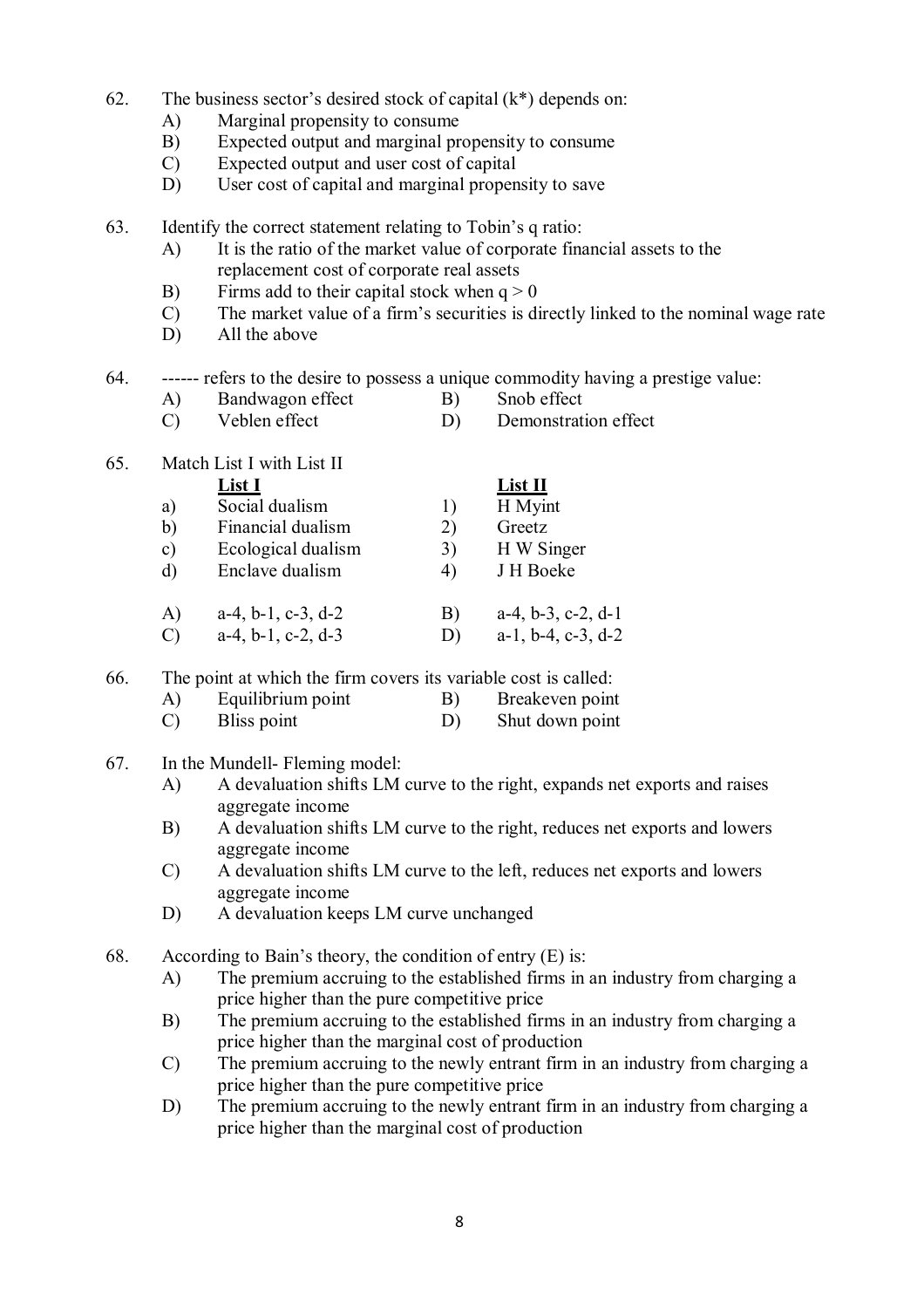69. 'Forest cover' has been introduced in the formula for horizontal sharing by:<br>A)  $10^{th}$  Finance Commission B)  $12^{th}$  Finance Commission A)  $10^{th}$  Finance Commission B)  $12^{th}$  Finance Commission<br>C)  $13^{th}$  Finance Commission D)  $14^{th}$  Finance Commission  $\overrightarrow{CD}$  13<sup>th</sup> Finance Commission D) 70. Which of the following is not a test of detecting autocorrelation? A) Durbin Watson Test B) BG Test<br>
C) Runs Test D) BPG Test C) Runs Test 71. Given a supply function  $q = -0.06p^2 + 2p - 5$ , find arc elasticity of supply when price 'p' decreases from 11 to 10. A) 0.64 B) 0.74 C) 0.84 D) 0.94 72. A binomial distribution can be closely approximated by a normal distribution if: A) The number of trials (n) is very large B) The number of trials (n) is large and if neither the probability of success (p) nor the probability of failure (q) is too close to zero C) The number of trials (n) is large and both the probability of success (p) and the probability of failure (q) are close to zero D) The number of trials (n) is small and neither the probability of success (p) nor the probability of failure (q) is too close to zero 73. Identify the name/s associated with the development of travel cost method of environmental valuation: A) Harold Hotelling B) Jack Clawson C) Marion Knetsch D) All the above 74. The Organic Composition of Capital  $(c/v)$ : I. Measures the difference between the rate of surplus value and the rate of profit II. Indicates that the more capital intensive the industry, the lower is the rate of profit A) I alone is correct B) II alone is correct C) Both I and II are correct D) Both I and II are incorrect 75. The vent for surplus is a theory was formulated by: A) David Ricardo B) Adam Smith C) J S Mill D) Karl Marx 76. The theory of exchange rate developed by Gustav Cassel is: A) Mint parity theory B) Purchasing power parity theory C) Balance of payment theory D) Modern theory of exchange rate Balance of payment theory  $D$ ) 77. The chagrin effect is: A) A positive elasticity which measures the proportionate decrease in the sale of established firms as the price decreases and dissatisfied customers turn to the new entrant B) A negative elasticity which measures the proportionate increase in the sale of established firms as the price decreases and dissatisfied customers turn to the new entrant C) The expectation of existing firms that the potential entrant will not come into the market if he thinks that the price post entry will fall below his LAC D) The expectation of the entrant that the established firms will continue in the post entry period to produce the same level of output as pre entry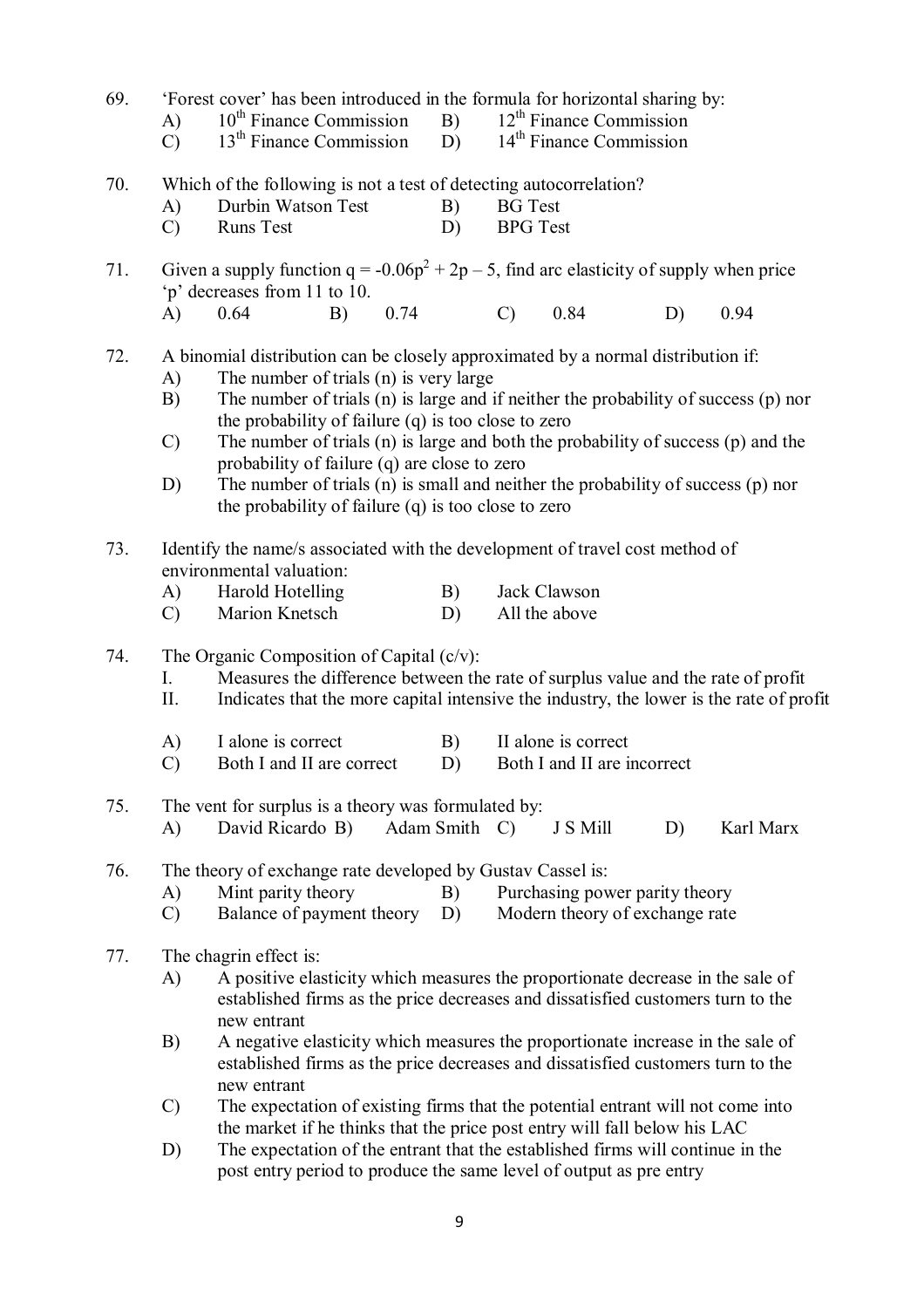- 78. Lagrangian multiplier is a/an:
	- A) OLS method
	- B) MLP method
	- C) Constraint optimisation method
	- D) Unconstraint optimisation method
- 79. Who is the author of 'Poverty of Philosophy'?
	- A) A K Sen B) Karl Marx
	- C) Galbraith D) Myrdal
- 80. Consider the statements related to Goods and Service Tax (GST) in India:
	- I. Aviation turbine fuel is kept outside the GST
	- II. GST council is chaired by the Prime Minister
	- III. GST was launched on  $1<sup>st</sup>$  July 2017
	- IV. Single GST subsumed taxes like central excise duty, additional customs duty, octroi etc.
	- A) Statements I, II and III are correct
	- B) Statements II, III and IV are correct
	- C) Statements I, III and IV are correct
	- D) Statements I, II, III and IV are correct
- 81. The concept of Golden Age was given by:
	- A) Joan Robinson B) Nicholas Kaldor
	- C) Robert M Solow D) Gerald M Meier
- 82. Which among the following is NOT a property of binomial distribution?
	- A) It is a discrete probability distribution
	- B) Mean of binomial distribution is np
	- C) Variance of binomial distribution is npq
	- D) Moment coefficient of Kurtosis is 3
- 83. The locus of points where one individual's indifference curve is tangent to the other individual's indifference curve is:
	- A) Grand utility possibility curve
	- B) Product transformation curve
	- C) Consumption contract curve
	- D) Utility possibility curve
- 84. The model of low level equilibrium trap recognizes the interdependence between:
	- A) Population growth, saving and investment
	- B) Per capita income, investment and capital output ratio
	- C) Population growth, per capita income and technical progress
	- D) Population growth, per capita income and national income growth
- 85. Kaldor's model of economic growth is emphasized on:
	- A) Saving B) Capital accumulation
	- C) Technical dynamism D) Expanding population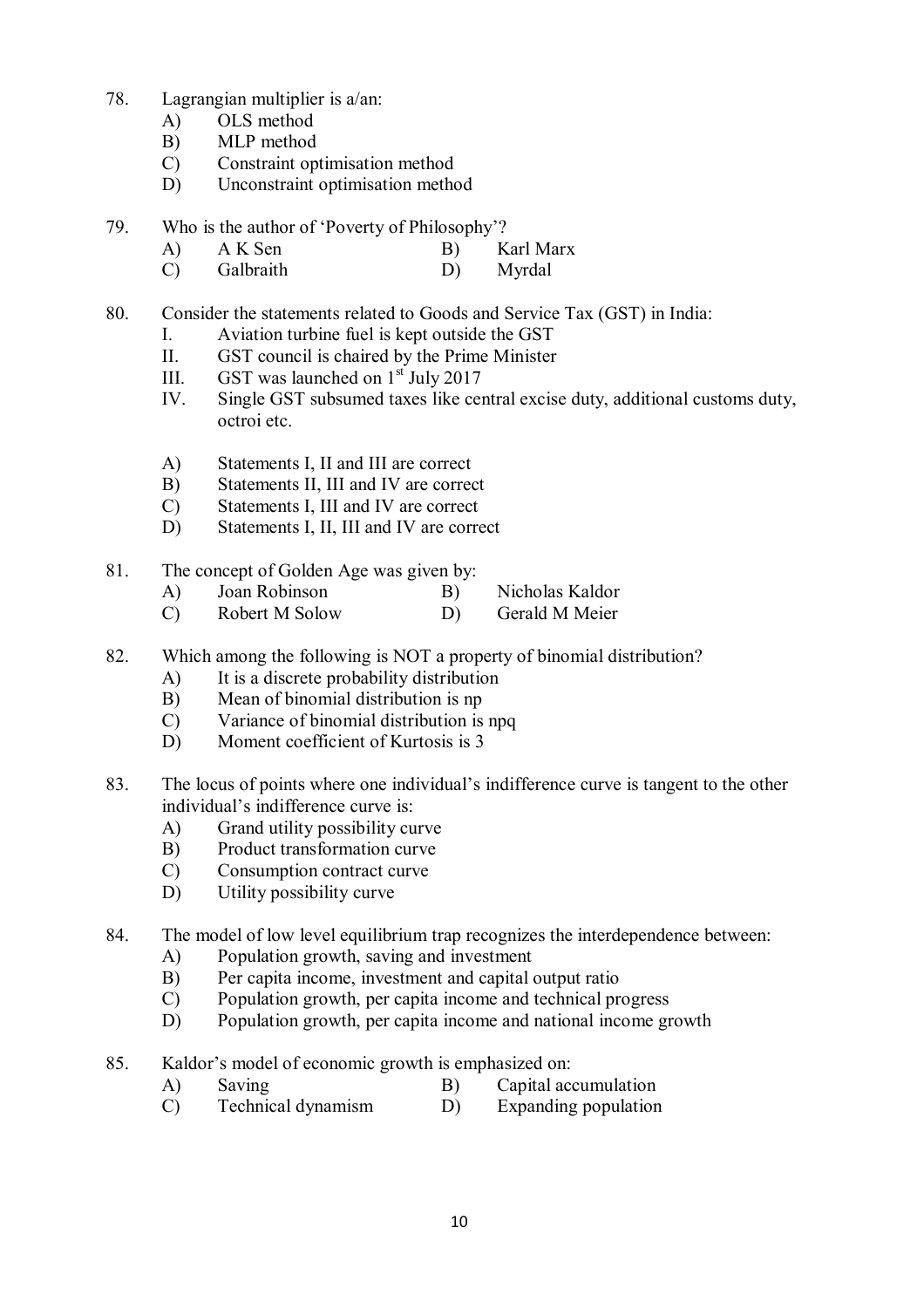| 86. | $\mathbf{A}$<br>B)<br>$\mathcal{C}$<br>D)                                                                                                          | According to permanent income hypothesis, the proportion of permanent income that<br>is consumed depends upon:<br>Rate of interest<br>The proportion of non human wealth to human wealth<br>Desire to add to one's wealth<br>All the above |    |              |                  |               |                             |    |                 |  |  |
|-----|----------------------------------------------------------------------------------------------------------------------------------------------------|--------------------------------------------------------------------------------------------------------------------------------------------------------------------------------------------------------------------------------------------|----|--------------|------------------|---------------|-----------------------------|----|-----------------|--|--|
| 87. | $\bf{A}$                                                                                                                                           | Quasi rent equals:<br>TR-TVC                                                                                                                                                                                                               | B) | $TR - TC$    |                  | $\mathcal{C}$ | $TR - TFC$                  | D) | TR-AVC          |  |  |
|     |                                                                                                                                                    |                                                                                                                                                                                                                                            |    |              |                  |               |                             |    |                 |  |  |
| 88. |                                                                                                                                                    | Coefficient of determination $(r^2)$ is a/an:                                                                                                                                                                                              |    |              |                  |               |                             |    |                 |  |  |
|     | A)                                                                                                                                                 | First order test                                                                                                                                                                                                                           |    |              | B)               |               | Second order test           |    |                 |  |  |
|     | $\mathcal{C}$                                                                                                                                      | Third order test                                                                                                                                                                                                                           |    |              | D)               |               | Econometric test            |    |                 |  |  |
| 89. |                                                                                                                                                    | Natural rate of unemployment:                                                                                                                                                                                                              |    |              |                  |               |                             |    |                 |  |  |
|     | A)                                                                                                                                                 | Exists when there is cyclical unemployment                                                                                                                                                                                                 |    |              |                  |               |                             |    |                 |  |  |
|     | B)                                                                                                                                                 | Exists when there is no structural unemployment                                                                                                                                                                                            |    |              |                  |               |                             |    |                 |  |  |
|     | $\mathcal{C}$                                                                                                                                      | Equals the percentage of the labor force that is frictionally unemployed                                                                                                                                                                   |    |              |                  |               |                             |    |                 |  |  |
|     | D)                                                                                                                                                 | Equals the percentage of the labor force that is frictionally and structurally<br>unemployed                                                                                                                                               |    |              |                  |               |                             |    |                 |  |  |
| 90. | Activity analysis isoquant is also known as:                                                                                                       |                                                                                                                                                                                                                                            |    |              |                  |               |                             |    |                 |  |  |
|     | A)                                                                                                                                                 | Input output isoquant                                                                                                                                                                                                                      |    |              | B)               |               | Linear programming isoquant |    |                 |  |  |
|     | $\mathcal{C}$                                                                                                                                      | Linear isoquant                                                                                                                                                                                                                            |    |              | D)               |               | Convex isoquant             |    |                 |  |  |
| 91. |                                                                                                                                                    | Exact micronumerosity arises when the sample size is:                                                                                                                                                                                      |    |              |                  |               |                             |    |                 |  |  |
|     | A)                                                                                                                                                 | $\boldsymbol{0}$                                                                                                                                                                                                                           | B) | $\mathbf{1}$ |                  | $\mathcal{C}$ | $\alpha$                    | D) | Greater than 20 |  |  |
| 92. |                                                                                                                                                    | Which of the following is a nonparametric test of 'paired t'?                                                                                                                                                                              |    |              |                  |               |                             |    |                 |  |  |
|     | A)                                                                                                                                                 | Kruskal Wallis                                                                                                                                                                                                                             |    |              | B)               |               | Mann-Whitney U              |    |                 |  |  |
|     | $\mathcal{C}$                                                                                                                                      | Wilcoxon Signed-Ranks                                                                                                                                                                                                                      |    |              | D)               |               | <b>Binomial Test</b>        |    |                 |  |  |
| 93. | According to Chamberlin, excess capacity is due to:                                                                                                |                                                                                                                                                                                                                                            |    |              |                  |               |                             |    |                 |  |  |
|     | I.                                                                                                                                                 | Price competition                                                                                                                                                                                                                          |    |              | II.              |               | Non price competition       |    |                 |  |  |
|     | III.                                                                                                                                               | Selling cost                                                                                                                                                                                                                               |    |              | IV.              | Free entry    |                             |    |                 |  |  |
|     | A)                                                                                                                                                 | I and III are correct                                                                                                                                                                                                                      |    |              | B)               |               | II and III are correct      |    |                 |  |  |
|     | $\mathcal{C}$                                                                                                                                      | I and IV are correct                                                                                                                                                                                                                       |    |              | D)               |               | II and IV are correct       |    |                 |  |  |
| 94. |                                                                                                                                                    | The 'Survivor technique' has been developed by:                                                                                                                                                                                            |    |              |                  |               |                             |    |                 |  |  |
|     | A)                                                                                                                                                 | George Stigler                                                                                                                                                                                                                             |    |              | J Johnston<br>B) |               |                             |    |                 |  |  |
|     | $\mathcal{C}$                                                                                                                                      | F M Scherer                                                                                                                                                                                                                                |    |              | D)               |               | C K Rowley                  |    |                 |  |  |
| 95. |                                                                                                                                                    | An increase in an economy's marginal propensity to import:                                                                                                                                                                                 |    |              |                  |               |                             |    |                 |  |  |
|     | A)                                                                                                                                                 |                                                                                                                                                                                                                                            |    |              |                  |               |                             |    |                 |  |  |
|     | Increases the multiplier effect of a change in an autonomous variable<br>Reduces the multiplier effect of a change in an autonomous variable<br>B) |                                                                                                                                                                                                                                            |    |              |                  |               |                             |    |                 |  |  |

- C) Leaves the multiplier effect of a change in an autonomous variable unaffected
- D) None of the above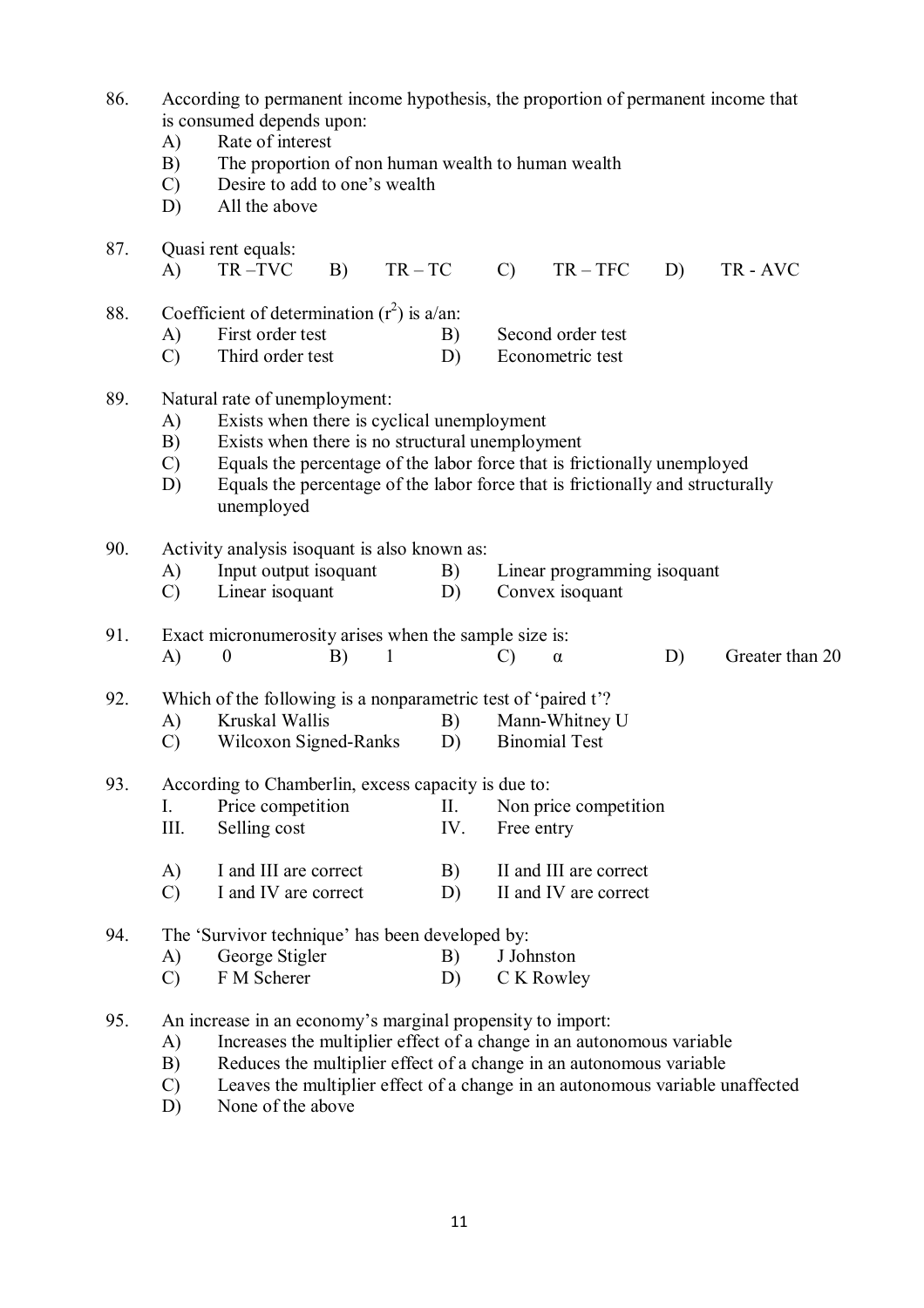- 96. Identify the wrong statement related to Kuznets' consumption function:
	- A) Consumption function,  $C = a + bY$
	- B) It remains constant over a long period of time
	- C) In Kuznets' consumption function, there is no autonomous consumption
	- D) Kuznets consumption function curve starts from the point of origin

97. Consider the statements relating to NIFTY Statement I: NIFTY 50 is a free float market capitalization weighted index Statement II: NIFTY 50 is owned and managed by India Index Services and Products

- A) Statement I alone is correct B) Statement II alone is correct
- C) Statement I and II are correct D) Statement I and II are wrong
- 98. The theory of circular causation was coined by:
	- A) Gunnar Myrdal B) Harrod
	- C) Robert Cassen D) Nurkse
- 99. When marginal revenue is zero, the shape of Price Consumption Curve (PCC) is:
	- A) Vertical B) Horizontal
	- C) Downward sloping D) Upward sloping
- 100. According to J S Mill, the tendency of profit to be minimum can be checked by:
	- A) Technological improvements
	- B) Extension of foreign trade
	- C) Government borrowing for unproductive expenditure
	- D) All the above
- 101. The root mean square deviation about mean is:
	- A) Quartile deviation B) Mean deviation
		- C) Standard deviation D) Variance
- 102. An exception to Stolper Samuelson theorem is:
	- A) Leontief paradox B) Metzler paradox
	- C) Rybczynski theorem D) Ultra pro trade bias
- 103. Assume that aggregate supply is positively sloped and there is a decrease in the mark up on variable cost. Then:
	- A) Aggregate supply shifts leftward, price level increases and real output decreases B) Aggregate supply shifts rightward, the price level increases and the real output
	- Aggregate supply shifts rightward, the price level increases and the real output decreases
	- C) Aggregate supply shifts leftward, the price level decreases and the real output increases
	- D) Aggregate supply shifts rightward, the price level decreases and the real output increases
- 104. In a perfectly competitive market, if the supply curve has a negative slope, the imposition of a specific tax results in:
	- A) An increase in price which is equivalent to the tax
	- B) An increase in price which is greater than the tax
	- C) An increase in price which is less than the tax
	- D) No change in price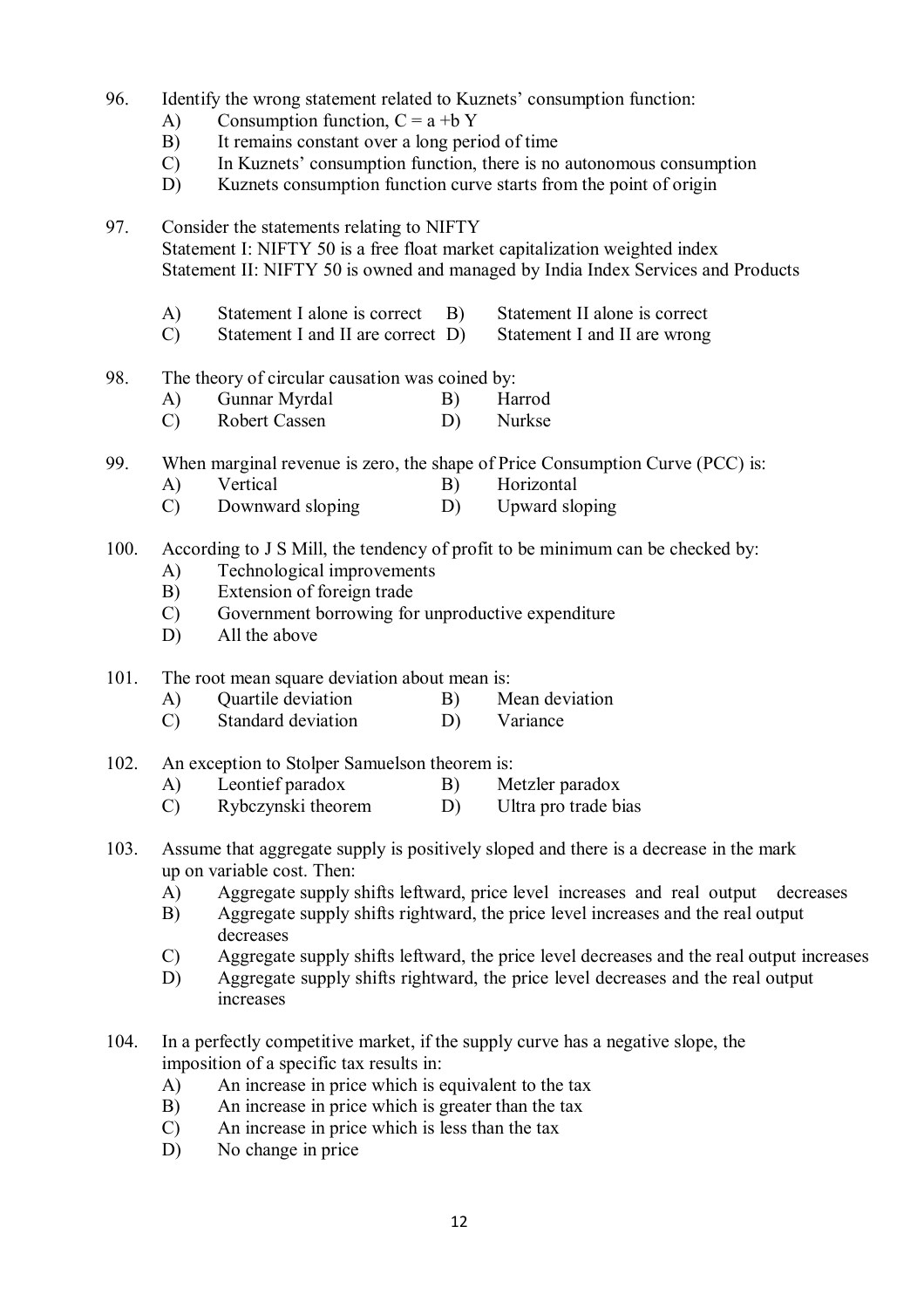- 105. Gresham's Law:
	- A) States that bad money drives out good money
	- B) Operates under the bimetallic standard
	- C) Operates when paper currency notes circulate along with gold or silver coins
	- D) All the above
- 106. The reaction curve approach is a more powerful method of analysis of oligopolistic markets because it allows the relaxation of the assumption of:
	- A) Identical cost and identical supply
	- B) Identical output and identical demand
	- C) Identical demand and identical supply
	- D) Identical cost and identical demand
- 107. Which of the following statement(s) is/are correct?
	- I. The correlation between the age of applicants for life insurance and premium of insurance is positive.
	- II. Arithmetic mean of regression coefficients is greater than the correlation coefficient.
	- III. Scatter diagram helps in determining the degree of correlation.
	- A) I and III only are correct B) II and III only are correct C) I and II only is correct
	- C) I and II only are correct D) III only is correct
- 108. An investment consultant predicts that the odds against the price of a certain stock will go up during the next week are 3: 2 and odds in favour of the price remaining the same are 1: 3. What is the probability that the price of the stock will go down during the next week? A) 7/20 B) 2/5 C) 13/20 D) 3/5
- 109. Jarque-Bera test is meant for testing:
	- A) Autocorrelation B) Structural change
	- C) Residual normality D) Heteroscedasticity
- 110. The basic assumption of Baumol's static models does not include:
	- A) Conventional cost and revenue function
	- B) The firm attempts to maximize its total sales revenue subject to a profit constraint
	- C) The minimum profit constraint is exogenously determined by the demands and expectation of the shareholders, the banks and other financial institutions
	- D) Profit is an instrumental variable whose value is endogenously determined
- 111. The value of foreign trade multiplier is:
	- A) Always equal to 1
	- B) Determined by marginal propensity to consume<br>C) Positively related to marginal propensity to import
	- Positively related to marginal propensity to import
	- D) All the above
- 112. The theory of unequal exchange owes its name to:
	- A) Emmanuel B) Baran C) Frank D) Amin